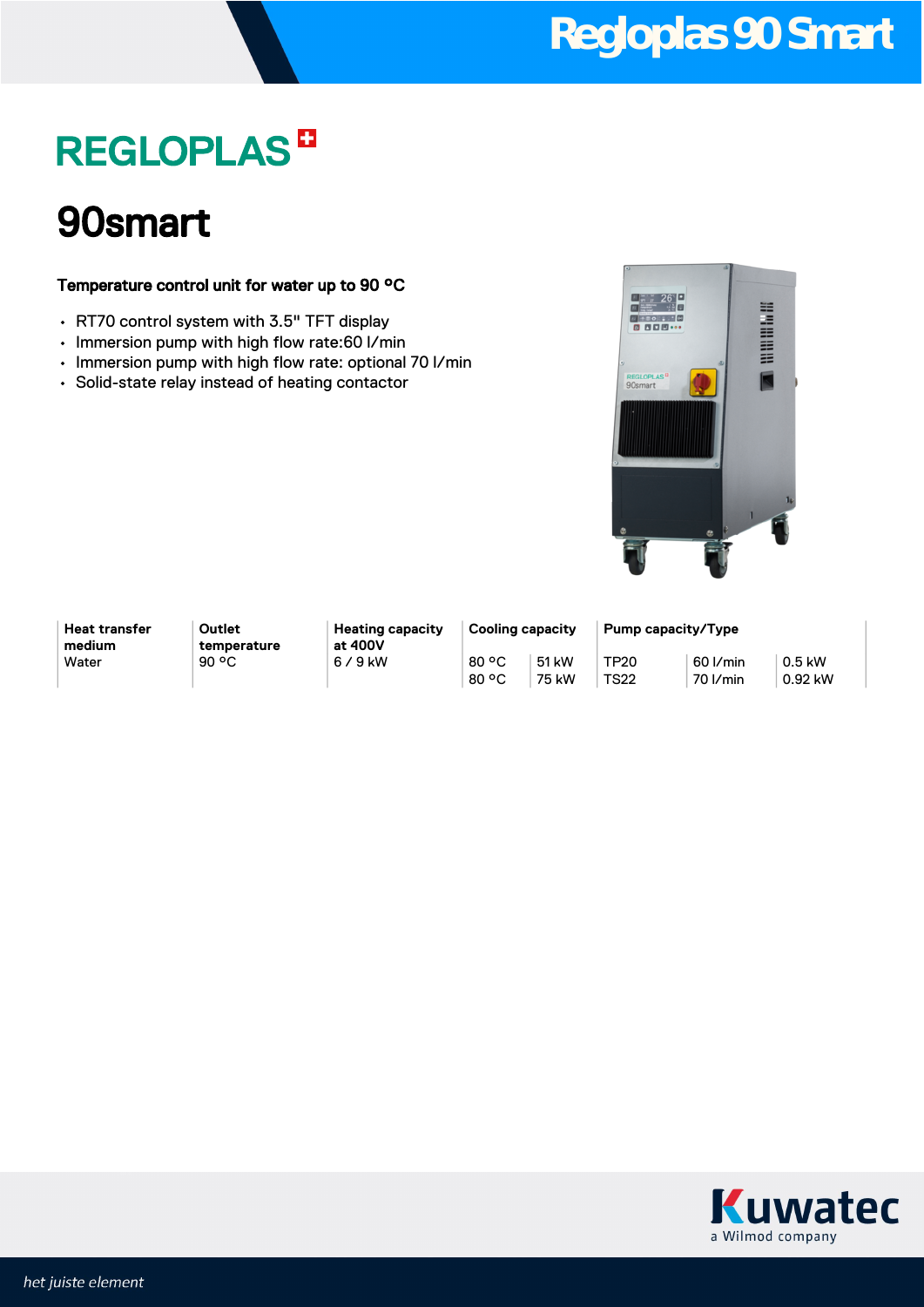# **Regloplas 90 Smart**

| <b>Technical data</b>        |                        |                     |             |  |
|------------------------------|------------------------|---------------------|-------------|--|
| Outlet temperature           |                        |                     |             |  |
| max.                         | °C                     | 90                  |             |  |
| Heat transfer medium         |                        | Water               |             |  |
| Filling quantity             | $\mathbf{I}$           | 7.0                 |             |  |
| Expansion volume             | $\mathsf{I}$           | 2.5                 |             |  |
| Heating capacity at 400V     | $\mathsf{k}\mathsf{W}$ | 6/9                 |             |  |
| <b>Cooling capacity</b>      | $\mathsf{k}\mathsf{W}$ | 51                  | 75          |  |
| Cooler                       |                        | 1K                  | 2K          |  |
| at outlet temperature        | $^{\circ}$ C           | 80                  | 80          |  |
| at cooling water temperature | $\circ \texttt{C}$     | 20                  | 20          |  |
| Pump capacity/Type           |                        | <b>TP20</b>         | <b>TS22</b> |  |
| Flow rate max.               | I/min                  | 60                  | 70          |  |
| Power consumption            | kW                     | 0.5                 | 0.92        |  |
| Pressure max.                | bar                    | 3.8                 | 5.4         |  |
| <b>Control system</b>        |                        | <b>RT70</b>         |             |  |
| Measuring mode (Standard)    |                        | Pt100               |             |  |
| <b>Operating voltage</b>     | V/Hz                   | 200-600 V, 50/60 Hz |             |  |
| <b>Connections</b>           |                        |                     |             |  |
| Outlet/Inlet                 |                        | G1/2"               |             |  |
| Cooling water mains          |                        | G1/2"               |             |  |
| Degree of protection         |                        | <b>IP40</b>         |             |  |
| Dimensions W/H/D             | mm                     | 202/560/661         |             |  |
| Weight                       | kg                     | 44                  |             |  |
| Color                        | <b>RAL</b>             | 9006/7016           |             |  |
| Ambient temperature          |                        |                     |             |  |
| max.                         | $\circ \texttt{C}$     | 40                  |             |  |
| Noise level                  | db (A)                 | $< 70$              |             |  |